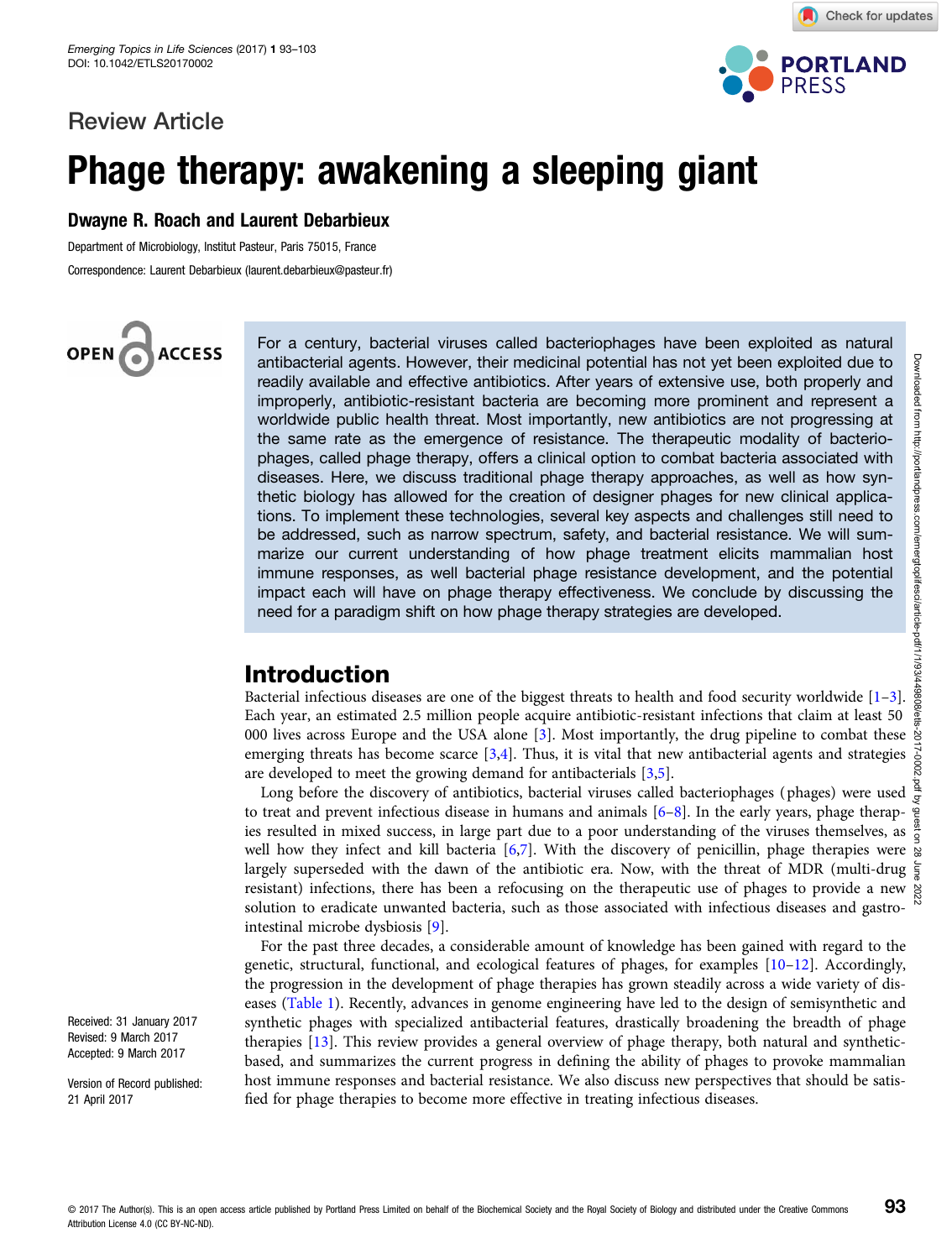

# Modalities of phage therapy

The purpose of phage therapy is to eradicate unwanted bacteria. This can be accomplished with two differing strategies, using either natural phages (Figure 1) or engineered (i.e. synthetic-based) phages ([Figure 2\)](#page-2-0). Both technologies provide multiple modalities that together can cover a broad range of applications in the treatment and prevention of infectious diseases ([Table 1](#page-2-0)).

## Natural phage therapies

It has been fairly standard practice to use viruses as antibacterial agents that fall into the order Caudovirales, which are double-stranded DNA viruses with a tail appendage [[14](#page-7-0)]. The main advantage of using tailed phages is their ease of discovery as they are naturally found everywhere bacteria exists, including in the environment, and even inside plants, animals, and humans [\[15\]](#page-7-0). Another major advantage is their inherent combined bacteriostatic and bacteriolytic mode of action (Figure 1). Tailed phages infect bacteria and hijack several cellular systems to produce progeny virions before being released by rupturing the cell. This can all happen within minutes after initial contact [[11\]](#page-7-0). By differing in mode of action to static antibiotic drugs, most therapeutic phages are not only effective against antibiotic-sensitive and antibiotic-resistant bacteria, when co-applied they are often a synergistic therapy [\[16\]](#page-7-0). Further differentiating from static drugs, phages can indefinitely repeat killing cycles while amplifying in numbers as long as susceptible bacteria are present, thus providing a densitydependent dose at the site of infection.

Another inherent feature of phages is that each has its own specificity toward bacteria, with some infecting only a few strains within a species, while others can infect many strains even across different related species [[17](#page-7-0)]. This relatively narrow spectrum of individual phages can be assimilated into a tool that can very precisly remove only unwanted bacteria, in contrast with the blind action of antibiotics that kill many bacteria. The adverse effects of broad-spectrum antimicrobials have been long-known. For instance, antibiotics most often rapidly alter gastrointestinal microbiota composition, referred to as dysbiosis, with potential immediate effects on health [\[18\]](#page-7-0). These include diarrhea and selection of MDR opportunistic pathogens that can cause acute infections. In the long term, dysbiosis can indirectly affect health by removing mutualistic microbes that provide beneficial physiological processes for the host and can participate in host immune homeostasis [[18](#page-7-0)]. The precision of phage antibacterial activities can help maintain healthy gastrointestinal eubiosis [[19,20\]](#page-7-0).

Broad-spectrum antibiotics do allow for the treatment of undiagnosed causative agents with some certainty of success [\[1\]](#page-7-0). Conversely, even phages with the broadest bacterial spectrums still do not come close to those of broad-spectrum antimicrobials. However, phage narrow host ranges cannot be assumed to exist in nature [[17](#page-7-0)]. For instance, nearly all therapeutic phages have been isolated and continually propagated using a single





(Left) Scanning electron microscopy of a bacterial cell (Acinetobacter baumannii, false color) being lysed by phage (vB-GEC\_Ab-M-G7) [\[93\]](#page-9-0) infection. (Right) Phages infect bacteria by first attaching (a) to susceptible cells via specific surface receptors before injecting (b) its viral genome into the cytoplasm. Then, the viral genome hijacks the bacterium whereupon progeny virions are synthesized and assembled. Most phages employ a viral-encoded cell lysis system where holins perforate and weaken the cytoplasmic membrane and endolysins degrade the cell wall peptidoglycan, which then causes the bacterium to violently rupture. Cell lysis can occur within minutes to hours depending on each phage and metabolic status of the bacterium.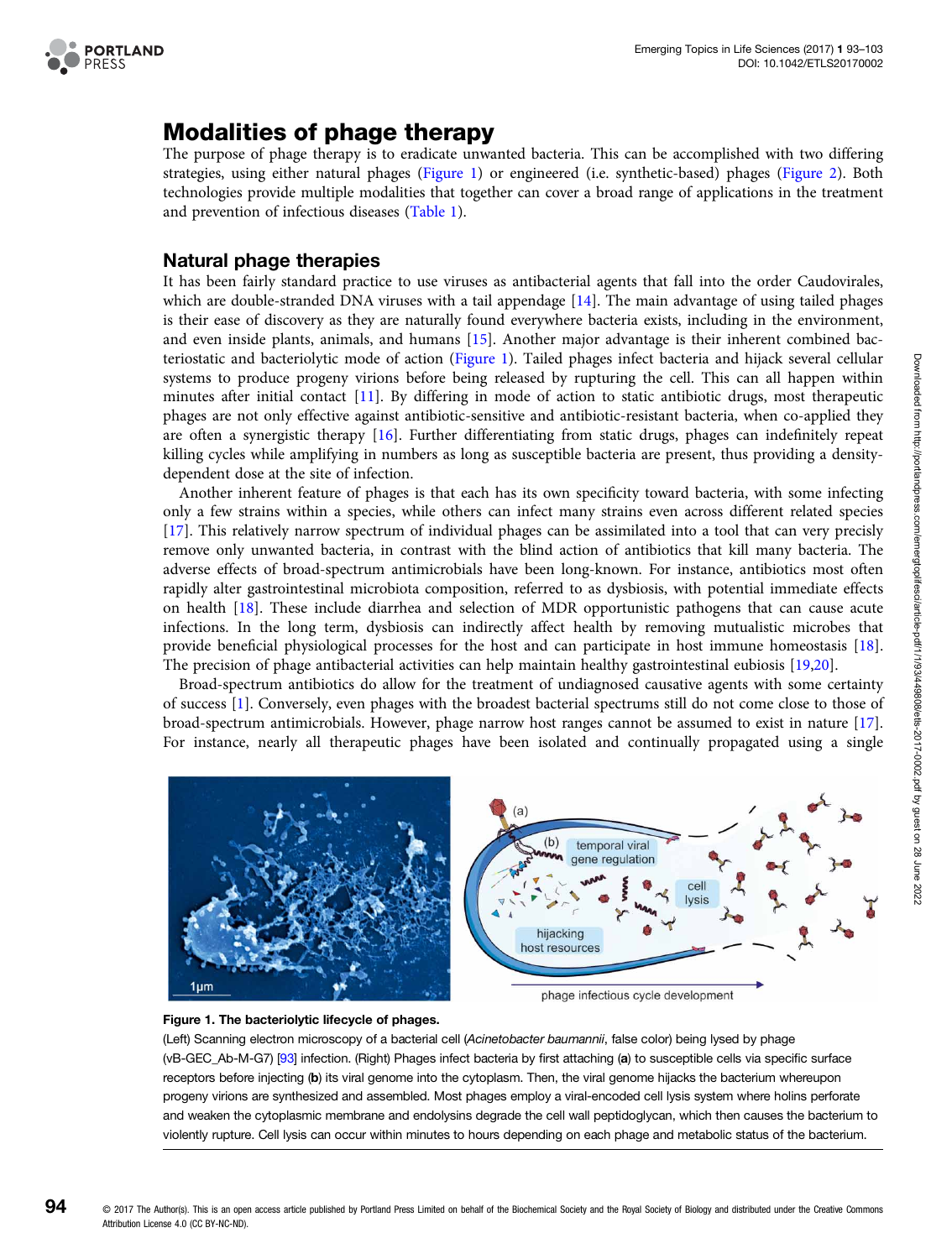

<span id="page-2-0"></span>

#### Figure 2. Overview of engineered nonlytic antibacterial phage technologies.

(i) Temperate phage engineered to deliver synthetic gene network (blue) (a), undergo a latent lifecycle after infection, called lysogeny. Here, the viral genome (red) integrates into the bacterium's chromosome as a prophage (b) where it can express antimicrobial proteins (AMPs) that interfere with intracellular processes and cause bacterial death (c). (ii) Phagemids can also deliver synthetic gene network(s) (blue) on a synthetic plasmid (a) that encode for antibacterial proteins, such encoding a RNA-guided CRISPR-associated (Cas) nucleases (b) for sequence-specific (orange) nonlytic bacterial death (c) and plasmid removal (d). Phagemid plasmids can also encode for AMPs (e).

| Escherichia coli                     |                              |          |
|--------------------------------------|------------------------------|----------|
|                                      |                              | [20, 52] |
| Shigella sonnei                      | [94]                         |          |
| Pseudomonas aeruginosa               | [16]                         |          |
| E. coli                              | [95]                         |          |
| Staphylococcus aureus                | [96]                         |          |
| P. aeruginosa                        | [97]                         | [66]     |
| E. coli                              | $[33, 35, 38, 98]^*$         |          |
| S. aureus                            | $[99]$ *                     |          |
| P. aeruginosa                        | [100]                        |          |
| P. aeruginosa                        | [101, 102]                   |          |
| E. coli                              | [103]                        |          |
| Klebsiella pneumoniae                | [104]                        |          |
| S. aureus                            | $[39]$ <sup>*</sup> , $[53]$ |          |
| K. pneumoniae                        | [105]                        |          |
| P. aeruginosa, S. aureus and E. coli |                              | [65]     |
|                                      |                              |          |

| Table 1 Brief compilation of phage therapy experimental and clinical studies |  |
|------------------------------------------------------------------------------|--|
|------------------------------------------------------------------------------|--|

We refer readers to each reference for phage type(s) and therapy outcome.

pathogenic strain. Moreover, selection priority is largely given to those phages that rapidly kill this strain, before screening on an empirical collection of strains in vitro to determine host ranges. Modifying isolation procedures and growth conditions can favor the isolation of phages with much broader host ranges [[17](#page-7-0)]. For example, phage Mu is polyvalent, making it able to infect species of Escherichia, Citrobacter, Shigella, Enterobacter, and Erwinia [\[17\]](#page-7-0). Moreover, over 700 strains of Staphylococcus aureus can be lysed by a single phage [[21](#page-7-0)]. Formulations of phage mixtures (cocktails) may also provide a solution to achieve mid-spectrum

95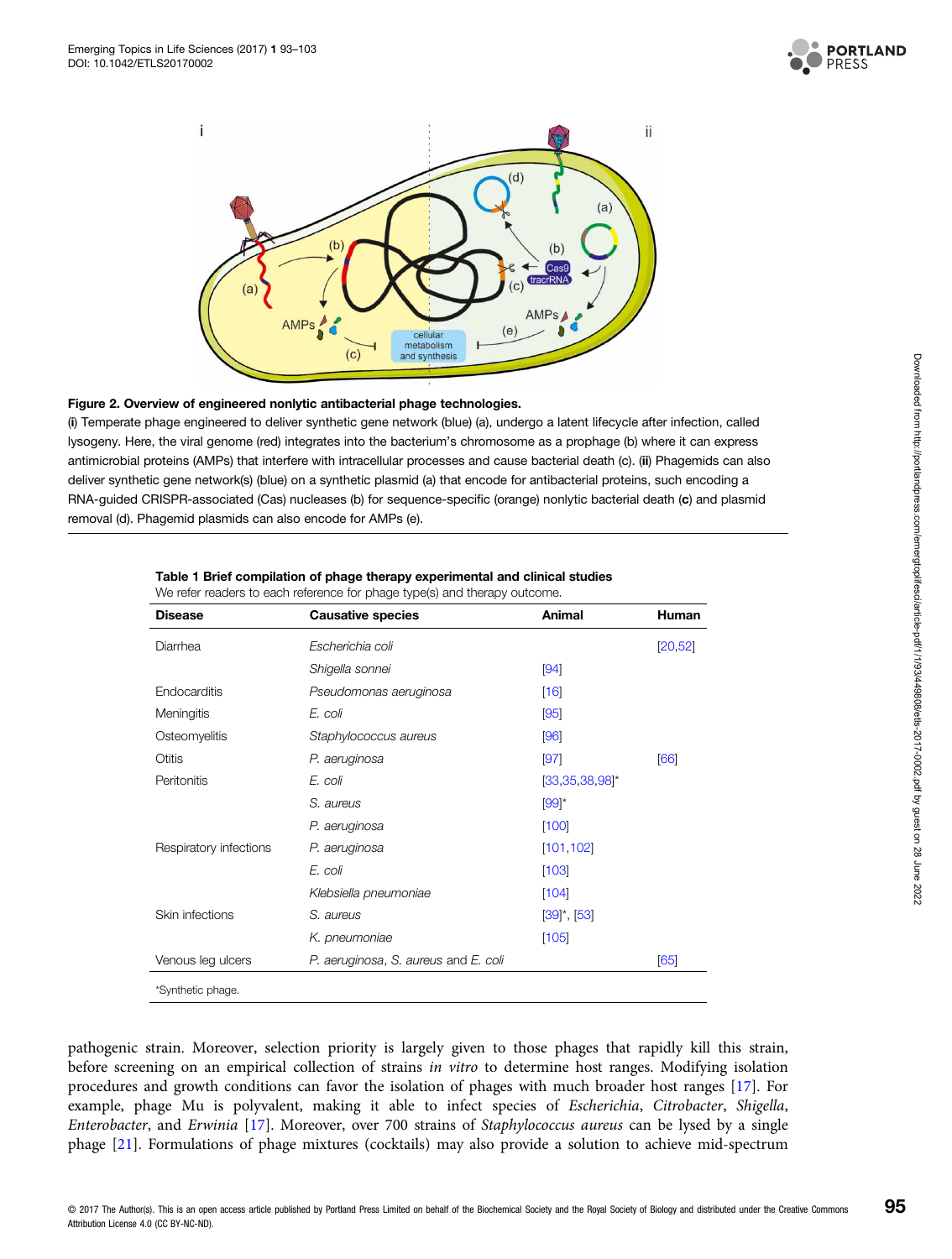

phage therapies. Thus far, there are few guidelines for inclusion of phages in cocktails. Most often formulations are empirical based on each phages host range in vitro. This often leads to formulations requiring a large number of phages to provide a theoretically sufficient bacterial spectrum. However, mixing several phages may significantly complicate GMP (good manufacturing practices) production, while also increasing development cost and safety regulations. Moreover, the simplistic view that an ideal phage in vitro should work as well in vivo is biased by experimental models where optimal conditions are tuned in contrast with clinical situations. Further study is needed for cocktail formulation, from devising proper isolation procedures and growth conditions for therapeutic phages to accounting for the inherent ability of phages to evolve and kill once nonsusceptible bacteria [[22](#page-7-0)–[24](#page-7-0)]. How this can be exploited and controlled for the design of phage cocktails is still a pending question.

#### Synthetic phage therapies

Current antibiotic therapies are the result of decades of iterative implementations coupled to experimental and clinical studies to deliver highly effective treatment dependent on antibiotic type and setting. One major breakthrough was the use of synthetic approaches to expand the natural narrow spectrums of small molecule antibiotics, such as engineer approaches to bypass or break the permeability of Gram-negative bacteria [[25](#page-7-0)]. Recent advances in sequencing technologies and genetic engineering have allowed for the design of phages with more predictable and domesticated therapeutic properties. For instance, recombinant phages can be created to have hybrid tail fibers from related phages to broaden bacterial host ranges [[26,27\]](#page-7-0). Moreover, added genes can improve phage diffusion by expressing exopolysaccharide-degrading enzymes specific to target biofilm [[26](#page-7-0)]. Phage capsid surfaces can be decorated with cell-penetrating peptides (a technique called phage display) to enter mammalian cells and kill intracellularly residing bacteria [\[28,29\]](#page-7-0).

Natural phage therapies rely on causing bacterial death through rupturing cells [\[30](#page-7-0)]. However, rapid bacterial lysis might result in the release of endotoxin and inflammatory mediators into the surrounding environment with adverse effects. In contrast, phages can be engineered to be bacteriostatic by deleting genes responsible for lysis (e.g. endolysin) [[31](#page-8-0)–[33\]](#page-8-0). Some tailed phages, referred to as 'temperate', can undergo a latent lifecycle after infection, called lysogeny, and deliver synthetic gene networks with desirable nonlytic antimicrobial properties [\(Figure 2\)](#page-2-0). Here, the viral genome either integrates into the bacterium's chromosome as a prophage or remains free in the cytoplasm, which is then replicated alongside the bacterium until conditions favor reactivation to produce virions. Although temperate phages are generally avoided in natural phage therapies, they have been used to deliver synthetic gene networks that can disrupt cell–cell communication between bacteria involved in biofilm formation [[34](#page-8-0)], or to work as adjuvants to antibiotics, such as by repressing DNA repair mechanisms [\[35\]](#page-8-0) or overexpressing sensitizing proteins [\[36\]](#page-8-0). The drawback of these approaches is that the temperate phages would be inherently nonlethal, which one can argue would unnecessarily complicate treatment over using bacteriolytic phages. Prophage-encoded genes also carry the risk of providing a variety of benefits for their bacterial hosts. These beneficial genes are often contained within 'moron' elements and suggest that temperate phages have a symbiotic relationship with bacteria rather than being purely parasites as virulent (lytic) phages [[37](#page-8-0)].

Phages can be designed to carry plasmids of known genetic content containing a phage origin of replication that can be packaged into replication-incompetent phage particles using a prophage helper system, which is referred to as a phagemid. A plasmid can be designed to encode antimicrobial peptides and toxin proteins that can be delivered by a phagemid to cause nonlytic bacterial death [[38](#page-8-0)]. Instead of directly killing bacteria, phagemids can be used to enrich, for example with antibiotic-sensitized populations, by delivering a sequence-specific CRISPR (Clustered Regularly Interspaced Short Palindromic Repeats) system [[13](#page-7-0),[39,40\]](#page-8-0). CRISPR RNAs can be programmed to target antibiotic-resistant genes on bacterial born plasmids, which when delivered by phagemids can reverse antibiotic resistance and eliminate the transfer of resistance between strains [[39](#page-8-0)–[41](#page-8-0)]. In the case of the genomically encoded targeted sequences in a single virulent bacterial species, or even an antibiotic-resistant gene, CRISPR phagemids can cause unrepairable chromosome damage in only targeted bacteria [\[39,42\]](#page-8-0). Most bacteria have poor non-homologous end-repair systems, so a CRISPR-induced doublestranded break in the genome can be lethal. Although phagemid therapies may provide a marked benefit over therapies using lytic and temperate phages, as phagemids lack replication, it will likely translate into requiring much higher doses compared with self-amplifying natural phages [\[39\]](#page-8-0).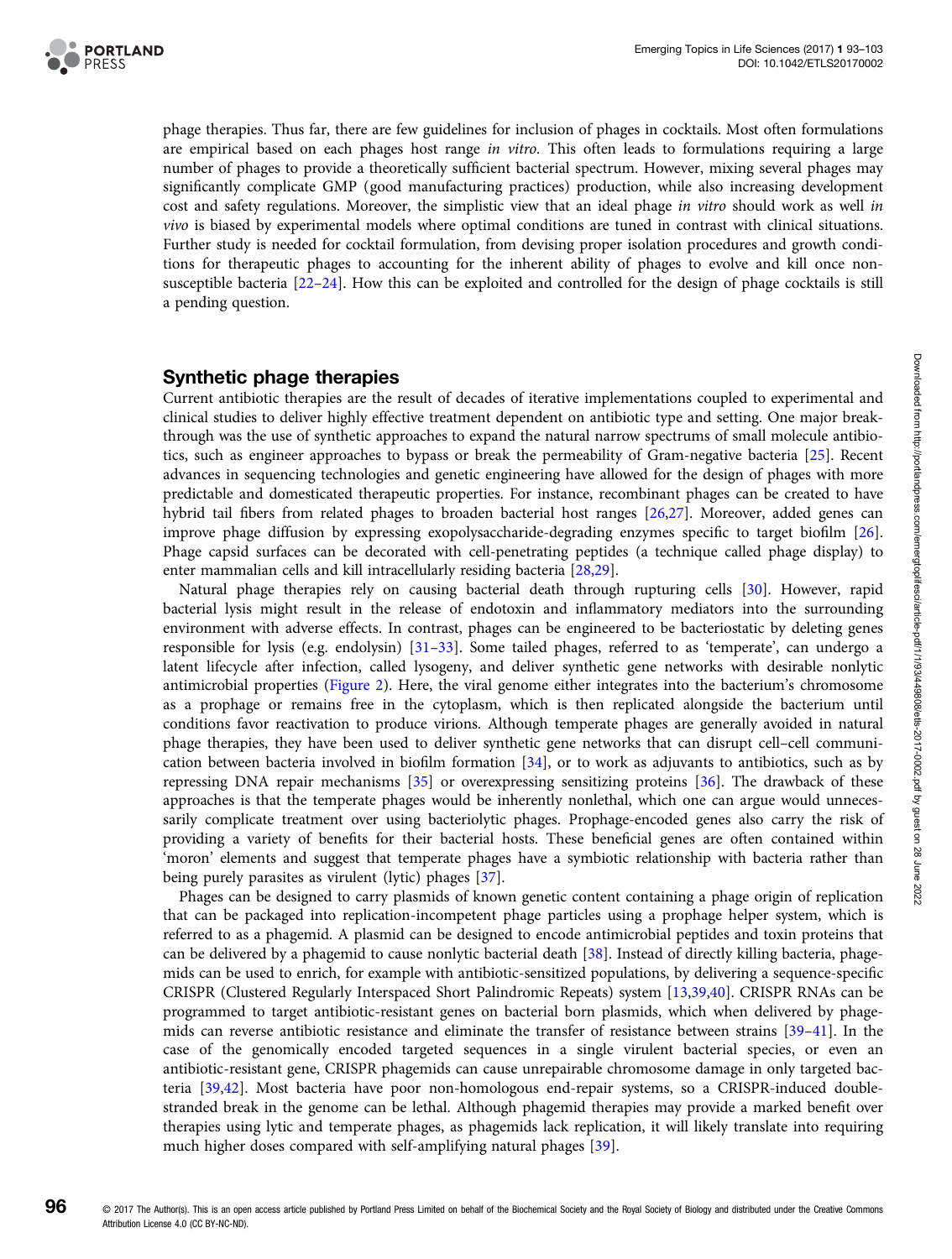

## Immunological complications with phage therapy

Phage therapy encompasses several modalities, but common to all is the use of a virus that can present immunological complications for the host. After a century of study, however, there have been no reports of phage particles causing diseases in humans, animals, and plants, despite being ubiquitous in food, intestinal microbiomes, and the environment [[43](#page-8-0)]. This would imply that phages are safe and generally well tolerated by mammals. Nonetheless, it still remains a major concern that phages given as therapeutics will either adversely affect the patient or be neutralized by the host immune defenses.

Mammalian host defenses consist of innate immunity that acts as the first line of fast-acting defenses against invaders, which remain active until the second line of long-lasting adaptive (specific) immunity develops. Of these of two arms, adaptive immunizations toward phages have long been described [\[44](#page-8-0)–[46](#page-8-0)]. In fact, use of the 'filamentous' phage ΦX174 has been described since the 1960s as a method to assess specific antibody responses in patients with immunodeficiencies [\[47\]](#page-8-0). Low numbers of pre-existing serum antiphage antibodies toward tailed phages have also been demonstrated [\[46,48,49](#page-8-0)], which is not surprising with the high frequency of natural contact that humans have with tailed phages [\[43\]](#page-8-0). It has also been demonstrated that antibodies can be generated toward phages given therapeutically to treat bacterial infection in human [[49](#page-8-0)] and animal [[48,50](#page-8-0)]. Antiphage antibodies have been found to have an affinity for specific viral structural components, for instance, against the non-essential highly immunogenic outer capsid (Hoc) protein of T4-like phages [[48](#page-8-0)–[50\]](#page-8-0). In contrast, several studies have shown that other tailed phages have been unable to stimulate antibody production [\[20,](#page-7-0)[51,52\]](#page-8-0) or T-cell cytokine responses [\[53\]](#page-8-0). However, the level of anti-Hoc antibody responses has been found to be largely influenced by the route of phage administration (e.g. oral versus intraparietal) and time, taking several weeks of high doses before being produced in mice [\[49\]](#page-8-0). Moreover, phages with Hoc protein analogs are extremely rare in nature [\[48\]](#page-8-0).

Antiphage antibodies, whether pre-exisiting or developed during treatment, appear not to be a limiting factor for successful phage therapy [\[49\]](#page-8-0). Sulakvelidze et al. [[19](#page-7-0)] also postulated that antibody responses would not be a significant problem during the treatment of acute infection because phage activity can reduce bacterial burden more rapidly than the host can produce specific antibodies, which take days to weeks. On the other hand, generated antiphage antibodies could prevent the reuse of certain phages, as pre-immunization with purified Hoc protein can reduce the therapeutic efficacy of phage T4 in mice [[48](#page-8-0)]. To remedy this, technologies can be applied to limit antiphage antibody neutralization, such as covalent binding (conjugation) of nonimmunogenic polyethylene glycol molecules to phage capsid proteins [[54](#page-8-0)] or entrapment of phages in liposomes [[55](#page-8-0)] to evade viral immune sensing.

Host innate immune response toward phages is far from being defined. Innate immune cells sense microbes through specialized pattern recognition receptors (PRRs) on their cell surface (e.g. Toll-like receptors) [\[56\]](#page-8-0). Unlike their bacterial counterparts, phages are incapable of stimulating most PRRs due to their much simpler biochemical makeup, only having proteomic structures surrounding genetic material. Nonetheless, certain phages are rapidly cleared from the blood and liver by phagocytes [[57,58](#page-8-0)] or are readily phagocytized by dendritic cells in vitro [\[59\]](#page-8-0). In humans, patients who received several weeks of phage therapy for staphylococcal infections, including rhinitis, sinusitis, chronic bronchitis and urinary tract infections, experienced slightly fewer circulating mature neutrophils with a corresponding increase in neutrophil precursors [\[60](#page-8-0)]. This suggests that bacterial products released after phage killing are eliciting proinflammatory cytokine responses leading to further recruitment of immature neutrophils [\[60\]](#page-8-0). Phage preparations have also been shown to modulate immune cell function, such as reduce reactive oxygen species production by phagocytes [[61](#page-8-0)], or promote dendritic cell maturation and IL-12p40 cytokine production [[62](#page-8-0)]. Although, phagocyte functions appear not to be adversely affected by phage therapy [\[63\]](#page-8-0), the mechanisms by which immune cells sense phages remains unknown. It cannot be ruled out that the weak immune responses elicited by phages are artifacts of the preparative process in which bacterial debris can contaminate [\[64\]](#page-9-0). If and how innate and adaptive immune systems sense and respond to phages in general or, on an individual basis, still needs thorough investigation.

Tailed phages have so far been very weak- or non-elicitors of host immune responses, which could explain why all clinical trials have all reported tailed phages were well tolerated by patients [\[20,](#page-7-0)[52,](#page-8-0)[65](#page-9-0),[66](#page-9-0)]. Recently, Smith et al. [\[47\]](#page-8-0) conducted a retrospective study of the systemic administration of phage ΦX174, a known elicitor of humoral responses, after patients had received primary, secondary, and tertiary phage immunizations. The study found that no adverse effects were reported by most patients, with only a few reporting mild effects such as rash, headache, and fever [[47](#page-8-0)]. This suggests that phage treatments should be safe in the majority of settings, but further study is needed to outline side effects across all clinical settings.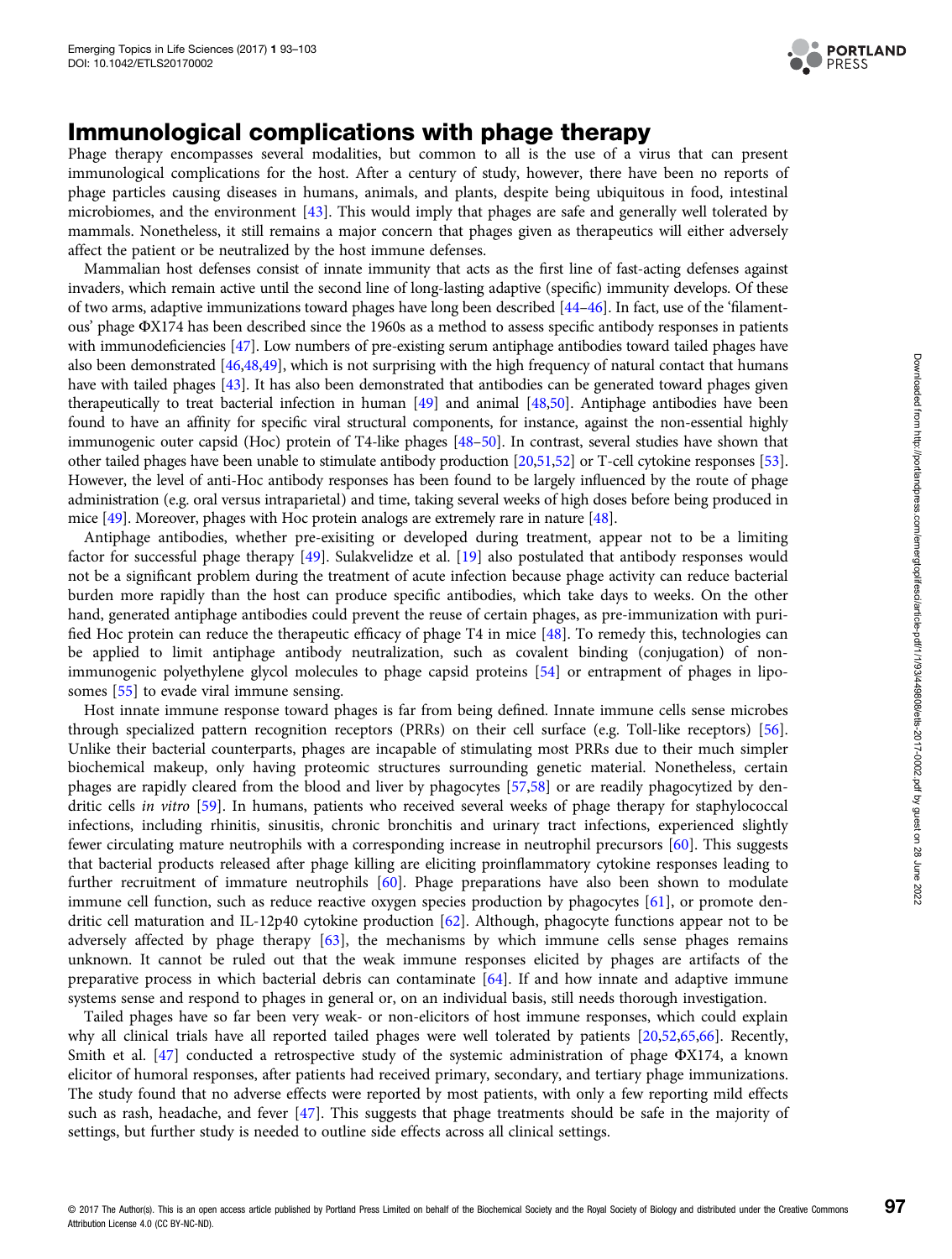

## Phage resistance

Phage therapies are not without the risk of bacteria acquiring resistance [\[67,68](#page-9-0)]. Phage resistance most commonly develops through the down-regulation, shielding, or modification of bacterial cell surface receptors required for viral attachment [\[69,70\]](#page-9-0). To ensure survival, evolved phages tend to bind to highly conserved surface receptors, such as those required for virulence [[71](#page-9-0)–[73](#page-9-0)]. Bacteria can also evolve or be acquired through lateral transfer, a diverse array of antiviral so-called immune mechanisms. These include forms of innate restriction–modification, toxin–antitoxin, and altruistic bacterial abortive infection defenses, as well as CRISPR-Cas systems that serve as a form of adaptive immunity [\[67\]](#page-9-0). Despite our growing understanding of phage resistance mechanisms, it is too early to accurately predict their impact on phage therapy.

Phage resistance is expected to not have sustainably negative effects as seen with antibiotic resistance. Phages outnumber bacteria 10-fold with enormous diversity [\[15\]](#page-7-0). Therefore, new effective phages are principally unlimited against most pathogenic bacteria [\[3](#page-7-0)[,74\]](#page-9-0). In addition, phage resistance is not always detrimental to treatment, because in many cases acquired resistance is costly for the bacterium (e.g. loss of virulence toward their hosts, lower growth rate, decreased lifespan, or loss of the ability to attach or invade to mammalian cells) [[70,71,73,75](#page-9-0)]. In addition, acquiring phage resistance can cause bacteria to become more antibiotic-sensitive [[76,77\]](#page-9-0). However, there are examples where no observable cost to the bacterium was associated with gained phage resistance [\[78\]](#page-9-0). Importantly, antiphage immunity has not been implicated in antibiotic resistance [[69](#page-9-0)]. Phages can evolve or acquire counter-systems to circumvent bacterial immunity [\[79\]](#page-9-0). For example, some phages have produced their own methyltransferases to defend against bacterial restriction–modification systems [[80](#page-9-0)], whereas other phages encode for anti-CRISPR-Cas systems [[79,81](#page-9-0)].

Like with antibiotic therapy, bacteria 'persisters' within a predominately susceptible population can exhibit 'phenotypic tolerance' to phages without acquiring new mutations or immunity systems [[68\]](#page-9-0). Although not well understood, this very small fraction of non- or slow-growing persisters emerges stochastically in response to environmental queues or from errors in metabolism [\[82\]](#page-9-0). They are genetically identical with susceptible cells but evade phage attack, which when phages are cleared from the host may revert to a growing state causing posttreatment relapses [\[68,83\]](#page-9-0). Although phenotypic tolerance is non-inheritable, it may provide a time window for otherwise susceptible bacteria to acquire genetic resistance. It is anticipated that periodic dosing and timing control is intrinsic with the proper therapy design, which could be determined by the dynamics of persisters.

## Clinical status of phage therapies

Phage therapy is currently not used medicinally in the Western world; apart from Poland and the Eastern countries Georgia and Russia, which have continued to use phages when antibiotic therapies proved ineffective [[7,8,19](#page-7-0)]. Although treatment protocols in these countries were not developed among western standard clinical studies, their practical use does provide some guidance for future clinical development.

Only a few human clinical trials have evaluated therapy using natural phages. Completed phase I trials on treating chronic venous leg ulcers caused by Pseudomonas aeruginosa, S. aureus, or Escherichia coli [[65](#page-9-0)] and chronic rhinosinusitis caused by S. aureus (ampliphibio.com) indicated that overall phages were well tolerated. All patients in the latter study experienced either a reduction or complete eradication of S. aureus infection in their sinuses. Similarly, a phase I/II trial on treating chronic otitis caused by P. aeruginosa with phages also reported no adverse effects and that bacterial burden was significantly lower in treated patients [\[66](#page-9-0)]. In contrast, a recently completed phase II trial using phages to treat acute diarrhea caused by E. coli in children found no improvement over current standards of care by oral rehydration/zinc treatment [\[20\]](#page-7-0). However, E. coli numbers were found to be low and mixed infections were found to be frequent, which raised the questions on the causative agent of diarrhea that may explain treatment failure [[20](#page-7-0)]. The first large-scale European Union-funded randomized phase I/II single-blind trial is currently being conducted in 11 hospitals in France, Switzerland, and Belgium, using phage therapy to treat burn wounds infected with P. aeruginosa (phagoburn.eu); results are expected mid-2017.

Compared with antibiotics, which development by the pharmaceutical industry follows a clear regulatory path, there is currently no phage products that have satisfied the current regulatory framework [[84](#page-9-0)]. This issue has been acknowledged by the European Medicine Agency, calling for more clinical trials before initiating any adaptation of the regulatory framework [[85,86\]](#page-9-0). Development cost is also another topic that differentiates antibiotics to phages. Isolation of phage is rather straightforward [\[87\]](#page-9-0) and needs only standard microbiology technologies. Production costs are difficult to anticipate as they are strongly linked to the regulatory path toward which phage products will make their way to patients, and might not be as affordable as expected from laboratory settings.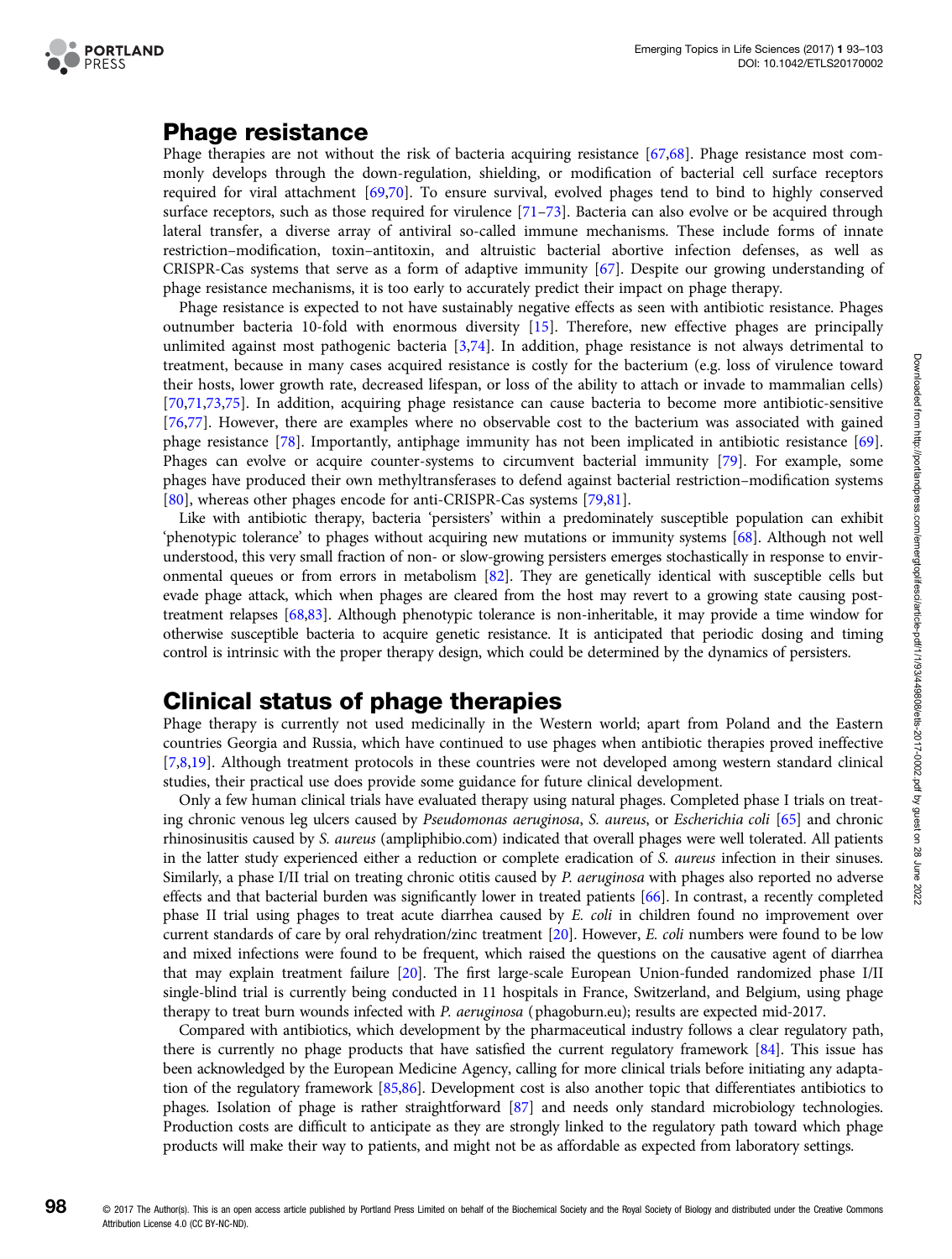

## Conclusion

Phage therapy has several modalities that when combined could have a high impact on infectious disease treatment as an alternative to antibiotics [[5](#page-7-0)[,88\]](#page-9-0). The overall potential has been predicated on access to POC (point-of-care) diagnostics and operational capacity to devise phage cocktails, given that phages may only provide narrow-spectrum therapies [\[88\]](#page-9-0). However, the emphasis on care is currently shifting from curative medicine to where practices and interventions are tailored to the individual patient needs. Accordingly, POC diagnostics will likely become readily available to allow for more precise and routine therapies with narrower spectrum, whether with phages or drugs, that minimizes adverse health effects [\[89\]](#page-9-0). Then, the use of a phage cocktail, which has been unanimously implemented as the preferred strategy for dealing with the narrow host range of phages, may change toward a more tailored approach [[90\]](#page-9-0). Indeed, some individual phages can provide mid-spectrum coverage depending on the target pathogen (e.g. S. aureus). On the other hand, it is unclear if broad-spectrum therapies are always necessary, as some diseases are linked to small sub-group of strains (e.g. Shigella) [[8\]](#page-7-0). There is also a growing interest to manipulate the gut microbiota for preventative and therapeutic purpose for which a specific set of phages could represent an ultimate precision solution [\[9\]](#page-7-0).

Nevertheless, the right path to bring effective and reliable phage therapies to patients remains to be elucidated. We have highlighted three main areas of improving phage selection protocols and criteria, defining mammalian immune responses toward phages, and defining the impact of resistance, which are currently limiting the development of phage therapies. Synthetic solutions, as well as POC diagnostics, will also help narrow choices. We should substantially increase basic research and clinical trials to build on knowledge that will bring phage therapy to patients. Conducting clinical trials, however, with the established regulatory paradigms that are intended to evaluate static broad-spectrum drugs, will not be equipped to evaluate clinical complexity of employing replicative phages for treating infectious disease [[86,91,92\]](#page-9-0). Thus, future experimental and clinical studies will require multi-dimensional outcome profiling to advance toward using phages for more precision medicine tailored to the specific disease and status of the patient [[86](#page-9-0)].

## Summary

- Natural- and synthetic-based phage therapies can be used to prevent a wide variety of bacterial diseases in humans and animals.
- Host immune response to phages and risk of bacterial resistance during treatment must be considered but are of minimal risk to phage therapy.
- Human clinical trials are ongoing.
- Using a multi-component integrated strategy will help phage therapies to be more effective in the future.

#### Abbreviations

CRISPR, Clustered Regularly Interspaced Short Palindromic Repeats; Hoc, highly immunogenic outer capsid; POC, point-of-care; PRRs, pattern recognition receptors.

#### Funding

This work was supported by a fellowship grant RESPIRE2-2015-8416 from the European Respiratory Society to D.R.R. and DigestScience Foundation and Fondation EDF to L.D.

#### Acknowledgements

We thank M. Rohde and C. Rohde of the Helmholtz Centre for Infection Research, Braunschweig/Leibniz Institute DSMZ, Braunschweig, Germany for their generous donation of the bacterial lysis electron microscopy photograph.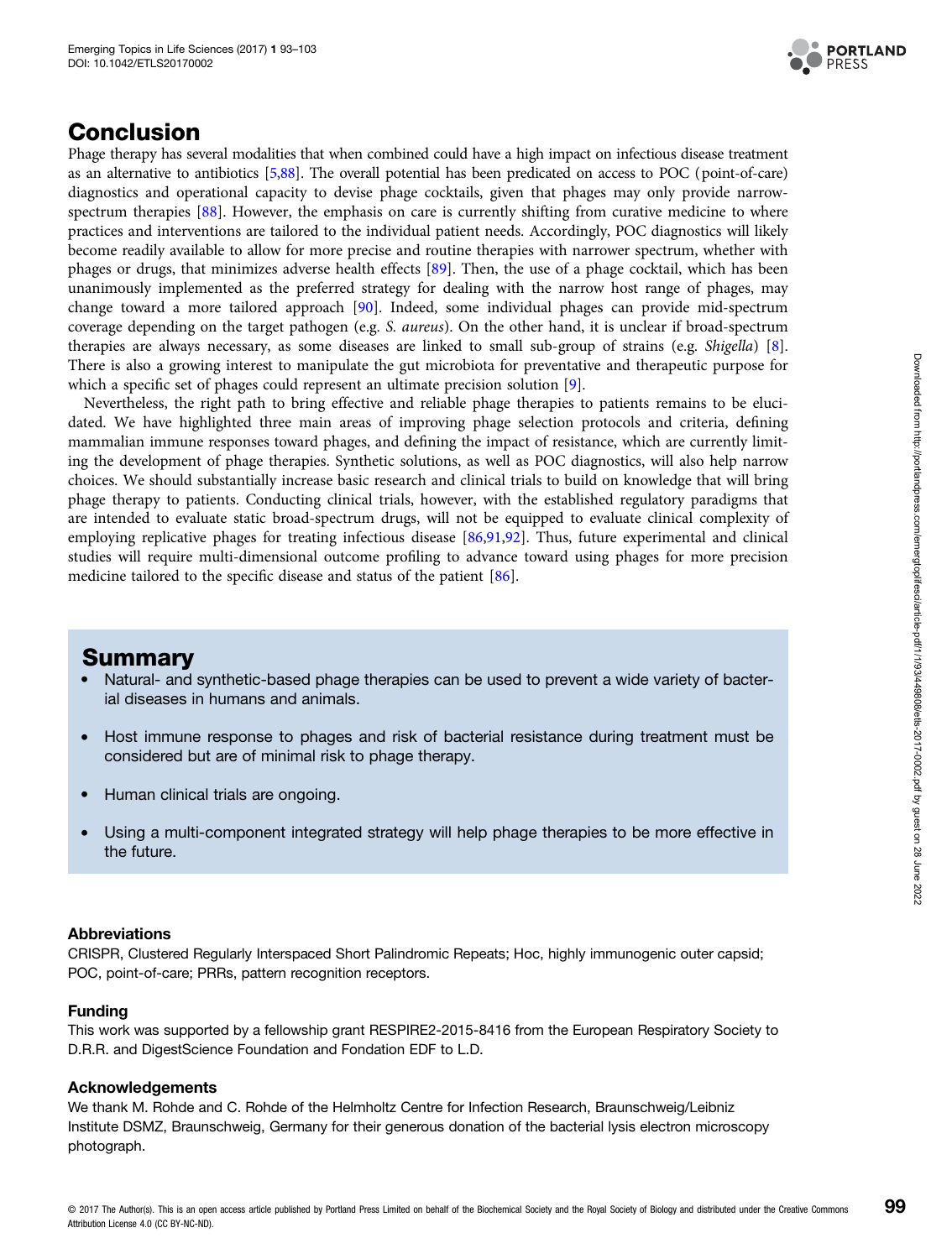<span id="page-7-0"></span>

#### Competing Interests

The Authors declare that there are no competing interests associated with the manuscript.

# **References**

- 1 Costelloe, C., Metcalfe, C., Lovering, A., Mant, D. and Hay, A.D. (2010) Effect of antibiotic prescribing in primary care on antimicrobial resistance in individual patients: systematic review and meta-analysis. Br. Med. J. 340, c2096 doi[:10.1136/bmj.c2096](http://dx.doi.org/doi:10.1136/bmj.c2096)
- 2 Van Boeckel, T.P., Gandra, S., Ashok, A., Caudron, Q., Grenfell, B.T., Levin, S.A. et al. (2014) Global antibiotic consumption 2000 to 2010: an analysis of national pharmaceutical sales data. Lancet Infect. Dis. 14, 742–750 doi[:10.1016/S1473-3099\(14\)70780-7](http://dx.doi.org/doi:10.1016/S1473-3099(14)70780-7)
- 3 CDC (2013) Antibiotic resistance threats in the United States. US Centers for Disease Control and Prevention. [http://www.cdc.gov/drugresistance/](http://www.cdc.gov/drugresistance/threat-report-2013) [threat-report-2013](http://www.cdc.gov/drugresistance/threat-report-2013)
- 4 Butler, M.S., Blaskovich, M.A.T. and Cooper, M.A. (2017) Antibiotics in the clinical pipeline at the end of 2015. J. Antibiot. 70, 3–24 doi[:10.1038/ja.](http://dx.doi.org/doi:10.1038/ja.2016.72) [2016.72](http://dx.doi.org/doi:10.1038/ja.2016.72)
- 5 Czaplewski, L., Bax, R., Clokie, M., Dawson, M., Fairhead, H., Fischetti, V.A. et al. (2016) Alternatives to antibiotics a pipeline portfolio review. Lancet Infect. Dis. 16, 239–251 doi[:10.1016/S1473-3099\(15\)00466-1](http://dx.doi.org/doi:10.1016/S1473-3099(15)00466-1)
- 6 Publications Service. (2007) On an invisible microbe antagonistic toward dysenteric bacilli: brief note by Mr. F. D'Herelle, presented by Mr. Roux. Res. Microbiol. 158, 553–554 doi:[10.1016/j.resmic.2007.07.005](http://dx.doi.org/doi:10.1016/j.resmic.2007.07.005)
- 7 Chanishvili, N. (2016) Bacteriophages as therapeutic and prophylactic means: summary of the Soviet and post Soviet experiences. Cur. Drug Deliv. 13, 309–323 doi[:10.2174/156720181303160520193946](http://dx.doi.org/doi:10.2174/156720181303160520193946)
- 8 Górski, A., Miedzybrodzki, R., Weber-Dabrowska, B., Fortuna, W., Letkiewicz, S., Rogóż, P. et al. (2016) Phage therapy: combating infections with potential for evolving from merely a treatment for complications to targeting diseases. Front. Microbiol. 7, 1515 doi[:10.3389/fmicb.2016.01515](http://dx.doi.org/doi:10.3389/fmicb.2016.01515)
- 9 McCarville, J.L., Caminero, A. and Verdu, E.F. (2016) Novel perspectives on therapeutic modulation of the gut microbiota. Ther. Adv. Gastroenterol. 9, 580–593 doi:[10.1177/1756283X16637819](http://dx.doi.org/doi:10.1177/1756283X16637819)
- 10 Keen, E.C. (2015) A century of phage research: bacteriophages and the shaping of modern biology. BioEssays 37, 6–9 doi:[10.1002/bies.201400152](http://dx.doi.org/doi:10.1002/bies.201400152)
- 11 Chevallereau, A., Blasdel, B.G., De Smet, J., Monot, M., Zimmermann, M., Kogadeeva, M. et al. (2016) Next-generation '-omics' approaches reveal a massive alteration of host RNA metabolism during bacteriophage infection of Pseudomonas aeruginosa. PLoS Genet. 12, e1006134 doi[:10.1371/journal.pgen.1006134](http://dx.doi.org/doi:10.�1371/�journal.pgen.1006134)
- 12 Taylor, N.M.I., Prokhorov, N.S., Guerrero-Ferreira, R.C., Shneider, M.M., Browning, C., Goldie, K.N. et al. (2016) Structure of the T4 baseplate and its function in triggering sheath contraction. Nature 533, 346–352 doi[:10.1038/nature17971](http://dx.doi.org/doi:10.1038/nature17971)
- 13 Pires, D.P., Cleto, S., Sillankorva, S., Azeredo, J. and Lu, T.K. (2016) Genetically engineered phages: a review of advances over the last decade. Microbiol. Mol. Biol. Rev. 80, 523–543 doi[:10.1128/MMBR.00069-15](http://dx.doi.org/doi:10.1128/MMBR.00069-15)
- 14 Ackermann, H.-W. and Prangishvili, D. (2012) Prokaryote viruses studied by electron microscopy. Arch. Virol. 157, 1843–1849 doi[:10.1007/s00705-012-1383-y](http://dx.doi.org/doi:10.�1007/�s00705-012-1383-y)
- 15 Hatfull, G.F. and Hendrix, R.W. (2011) Bacteriophages and their genomes. Curr. Opin. Virol. 1, 298–303 doi:[10.1016/j.coviro.2011.06.009](http://dx.doi.org/doi:10.1016/j.coviro.2011.06.009)
- 16 Oechslin, F., Piccardi, P., Mancini, S., Gabard, J., Moreillon, P., Entenza, J.M. et al. (2016) Synergistic interaction between phage therapy and antibiotics clears Pseudomonas aeruginosa infection in endocarditis and reduces virulence. J. Infect. Dis. jiw632 doi:[10.1093/infdis/jiw632](http://dx.doi.org/doi:10.1093/infdis/jiw632)
- 17 Ross, A., Ward, S. and Hyman, P. (2016) More is better: selecting for broad host range bacteriophages. Front. Microbiol. 7, 1352 doi[:10.3389/fmicb.2016.01352](http://dx.doi.org/doi:10.�3389/�fmicb.�2016.01352)
- 18 Francino, M.P. (2015) Antibiotics and the human gut microbiome: dysbioses and accumulation of resistances. Front. Microbiol. 6, 1543 doi[:10.3389/fmicb.2015.01543](http://dx.doi.org/doi:10.�3389/�fmicb.2015.01543)
- 19 Sulakvelidze, A., Alavidze, Z. and Morris, Jr, J.G. (2001) Bacteriophage therapy. Antimicrob. Agents Chemother. 45, 649–659 doi:[10.1128/AAC.45.3.](http://dx.doi.org/doi:10.1128/AAC.45.3.649-659.2001) [649-659.2001](http://dx.doi.org/doi:10.1128/AAC.45.3.649-659.2001)
- 20 Sarker, S.A. and Brüssow, H. (2016) From bench to bed and back again: phage therapy of childhood Escherichia coli diarrhea. Ann. N.Y. Acad. Sci. 1372, 42–52 doi[:10.1111/nyas.13087](http://dx.doi.org/doi:10.1111/nyas.13087)
- 21 Pantůček, R., Rosypalová, A., Doškař, J., Kailerová, J., Růžičková, V., Borecká, P. et al. (1998) The polyvalent staphylococcal phage o812: its host-range mutants and related phages. Virology 246, 241-252 doi:[10.1006/viro.1998.9203](http://dx.doi.org/doi:10.1006/viro.1998.9203)
- 22 Kerr, B., Neuhauser, C., Bohannan, B.J.M. and Dean, A.M. (2006) Local migration promotes competitive restraint in a host–pathogen 'tragedy of the commons'. Nature 442, 75–78 doi:[10.1038/nature04864](http://dx.doi.org/doi:10.1038/nature04864)
- 23 Morgan, A.D., Gandon, S. and Buckling, A. (2005) The effect of migration on local adaptation in a coevolving host–parasite system. Nature 437, 253–256 doi[:10.1038/nature03913](http://dx.doi.org/doi:10.1038/nature03913)
- 24 Betts, A., Kaltz, O. and Hochberg, M.E. (2014) Contrasted coevolutionary dynamics between a bacterial pathogen and its bacteriophages. Proc. Natl Acad. Sci. U.S.A. 111, 11109-11114 doi:[10.1073/pnas.1406763111](http://dx.doi.org/doi:10.1073/pnas.1406763111)
- 25 Zgurskaya, H.I., López, C.A. and Gnanakaran, S. (2015) Permeability barrier of Gram-negative cell envelopes and approaches to bypass it. ACS Infect. Dis. 1, 512–522 doi:[10.1021/acsinfecdis.5b00097](http://dx.doi.org/doi:10.1021/acsinfecdis.5b00097)
- 26 Lu, T.K. and Collins, J.J. (2007) Dispersing biofilms with engineered enzymatic bacteriophage. Proc. Natl Acad. Sci. U.S.A. 104, 11197-11202 doi[:10.](http://dx.doi.org/doi:10.1073/pnas.0704624104) [1073/pnas.0704624104](http://dx.doi.org/doi:10.1073/pnas.0704624104)
- 27 Lin, T.-Y., Lo, Y.-H., Tseng, P.-W., Chang, S.-F., Lin, Y.-T. and Chen, T.-S. (2012) A T3 and T7 recombinant phage acquires efficient adsorption and a broader host range. PLoS ONE 7, e30954 doi:[10.1371/journal.pone.0030954](http://dx.doi.org/doi:10.1371/journal.pone.0030954)
- 28 Staquicini, F.I., Ozawa, M.G., Moya, C.A., Driessen, W.H.P., Barbu, E.M., Nishimori, H. et al. (2011) Systemic combinatorial peptide selection yields a non-canonical iron-mimicry mechanism for targeting tumors in a mouse model of human glioblastoma. J. Clin. Invest. 121, 161-173 doi:[10.1172/JCI44798](http://dx.doi.org/doi:10.1172/JCI44798)
- 29 Rangel, R., Guzman-Rojas, L., le Roux, L.G., Staquicini, F.I., Hosoya, H., Barbu, E.M. et al. (2012) Combinatorial targeting and discovery of ligand-receptors in organelles of mammalian cells. Nat. Commun. 3, 788 doi:[10.1038/ncomms1773](http://dx.doi.org/doi:10.1038/ncomms1773)
- 30 Roach, D.R. and Donovan, D.M. (2015) Antimicrobial bacteriophage-derived proteins and therapeutic applications. Bacteriophage 5, e1062590 doi[:10.](http://dx.doi.org/doi:10.1080/21597081.2015.1062590) [1080/21597081.2015.1062590](http://dx.doi.org/doi:10.1080/21597081.2015.1062590)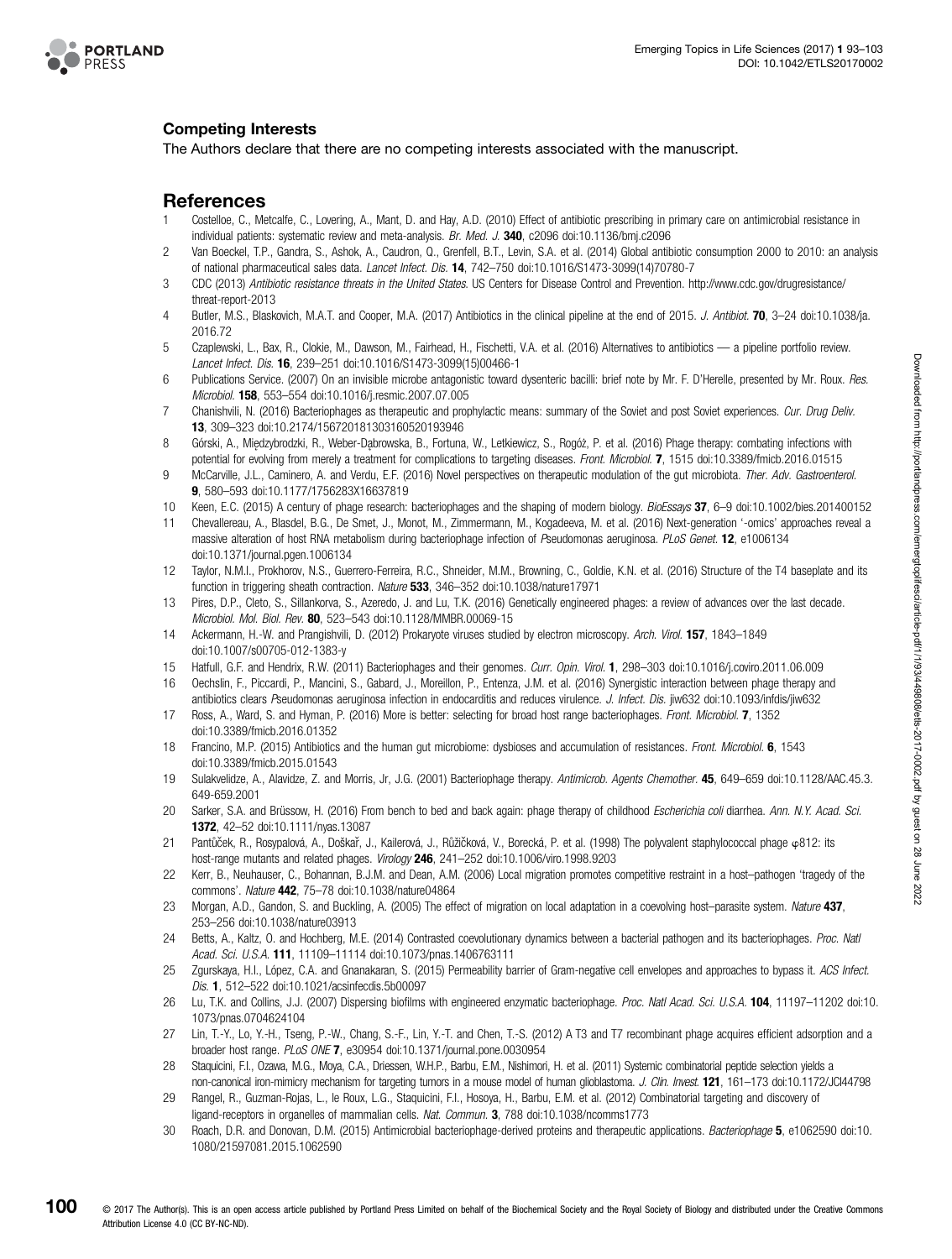

- <span id="page-8-0"></span>31 Nemeth, J., Oesch, G. and Kuster, S.P. (2015) Bacteriostatic versus bactericidal antibiotics for patients with serious bacterial infections: systematic review and meta-analysis. J. Antimicrob. Chemother. 70, 382–395 doi[:10.1093/jac/dku379](http://dx.doi.org/doi:10.1093/jac/dku379)
- 32 Hagens, S., Habel, A., von Ahsen, U., von Gabain, A. and Blasi, U. (2004) Therapy of experimental pseudomonas infections with a nonreplicating genetically modified phage. Antimicrob. Agents Chemother. 48, 3817-3822 doi[:10.1128/AAC.48.10.3817-3822.2004](http://dx.doi.org/doi:10.1128/AAC.48.10.3817-3822.2004)
- 33 Matsuda, T., Freeman, T.A., Hilbert, D.W., Duff, M., Fuortes, M., Stapleton, P.P. et al. (2005) Lysis-deficient bacteriophage therapy decreases endotoxin and inflammatory mediator release and improves survival in a murine peritonitis model. Surgery 137, 639-646 doi[:10.1016/j.surg.2005.02.012](http://dx.doi.org/doi:10.1016/j.surg.2005.02.012)
- 34 Pei, R. and Lamas-Samanamud, G.R. (2014) Inhibition of biofilm formation by T7 bacteriophages producing quorum-quenching enzymes. Appl. Environ. Microbiol. 80, 5340-5348 doi:[10.1128/AEM.01434-14](http://dx.doi.org/doi:10.1128/AEM.01434-14)
- 35 Lu, T.K. and Collins, J.J. (2009) Engineered bacteriophage targeting gene networks as adjuvants for antibiotic therapy. Proc. Natl Acad. Sci. U.S.A. 106, 4629–4634 doi[:10.1073/pnas.0800442106](http://dx.doi.org/doi:10.1073/pnas.0800442106)
- 36 Edgar, R., Friedman, N., Molshanski-Mor, S. and Qimron, U. (2012) Reversing bacterial resistance to antibiotics by phage-mediated delivery of dominant sensitive genes. Appl. Environ. Microbiol. 78, 744-751 doi[:10.1128/AEM.05741-11](http://dx.doi.org/doi:10.1128/AEM.05741-11)
- 37 Cumby, N., Davidson, A.R. and Maxwell, K.L. (2012) The moron comes of age. Bacteriophage 2, e23146 doi[:10.4161/bact.23146](http://dx.doi.org/doi:10.4161/bact.23146)
- 38 Krom, R.J., Bhargava, P., Lobritz, M.A. and Collins, J.J. (2015) Engineered phagemids for nonlytic, targeted antibacterial therapies. Nano Letters 15, 4808–4813 doi:[10.1021/acs.nanolett.5b01943](http://dx.doi.org/doi:10.1021/acs.nanolett.5b01943)
- 39 Bikard, D., Euler, C.W., Jiang, W., Nussenzweig, P.M., Goldberg, G.W., Duportet, X. et al. (2014) Exploiting CRISPR-Cas nucleases to produce sequence-specific antimicrobials. Nat. Biotechnol. 32, 1146-1150 doi:[10.1038/nbt.3043](http://dx.doi.org/doi:10.1038/nbt.3043)
- 40 Citorik, R.J., Mimee, M. and Lu, T.K. (2014) Sequence-specific antimicrobials using efficiently delivered RNA-guided nucleases. Nat. Biotechnol. 32, 1141–1145 doi:[10.1038/nbt.3011](http://dx.doi.org/doi:10.1038/nbt.3011)
- 41 Yosef, I., Manor, M., Kiro, R. and Qimron, U. (2015) Temperate and lytic bacteriophages programmed to sensitize and kill antibiotic-resistant bacteria. Proc. Natl Acad. Sci. U.S.A. 112, 7267-7272 doi[:10.1073/pnas.1500107112](http://dx.doi.org/doi:10.1073/pnas.1500107112)
- 42 Cui, L. and Bikard, D. (2016) Consequences of Cas9 cleavage in the chromosome of Escherichia coli. Nucleic Acids Res. 44, 4243-4251 doi:[10.1093/nar/gkw223](http://dx.doi.org/doi:10.�1093/�nar/gkw223)
- 43 Reyes, A., Semenkovich, N.P., Whiteson, K., Rohwer, F. and Gordon, J.I. (2012) Going viral: next-generation sequencing applied to phage populations in the human gut. Nat. Rev. Microbiol. 10, 607–617 doi[:10.1038/nrmicro2853](http://dx.doi.org/doi:10.1038/nrmicro2853)
- 44 Fodor, A.R. and Adams, M.H. (1955) Genetic control of serological specificity in bacteriophage. J. Immunol. 74, 228–235 PMID:[14354205](http://www.ncbi.nlm.nih.gov/pubmed/14354205)
- 45 Peacock, D.B., Jones, J.V. and Gough, M. (1973) The immune response to ΦX 174 in man. I. Primary and secondary antibody production in normal adults. Clin. Exp. Immunol. 13, 497-513 PMID:[4197826](http://www.ncbi.nlm.nih.gov/pubmed/4197826)
- 46 Kamme, C. (1973) Antibodies against staphylococcal bacteriophages in human sera. I. Assay of antibodies in healthy individuals and in patients with staphylococcal infections. Acta Pathol. Microbiol. Scand. B Microbiol. Immunol. 81, 741-748 PMID[:4273800](http://www.ncbi.nlm.nih.gov/pubmed/4273800)
- 47 Smith, L.L., Buckley, R. and Lugar, P. (2014) Diagnostic immunization with bacteriophage ΦX 174 in patients with common variable immunodeficiency/ hypogammaglobulinemia. Front. Immunol. 5, 410 doi:10.3389/fi[mmu.2014.00410](http://dx.doi.org/doi:10.3389/fimmu.2014.00410)
- 48 Dabrowska, K., Miernikiewicz, P., Piotrowicz, A., Hodyra, K., Owczarek, B., Lecion, D. et al. (2014) Immunogenicity studies of proteins forming the T4 phage head surface. J. Virol. 88, 12551-12557 doi[:10.1128/JVI.02043-14](http://dx.doi.org/doi:10.1128/JVI.02043-14)
- 49 Łusiak-Szelachowska, M., Żaczek, M., Weber-Dąbrowska, B., Międzybrodzki, R., Kłak, M., Fortuna, W. et al. (2014) Phage neutralization by sera of patients receiving phage therapy. Viral Immunol. 27, 295-304 doi:[10.1089/vim.2013.0128](http://dx.doi.org/doi:10.1089/vim.2013.0128)
- 50 Majewska, J., Beta, W., Lecion, D., Hodyra-Stefaniak, K., Kłopot, A., Kazmierczak, Z. et al. (2015) Oral application of T4 phage induces weak antibody ́ production in the gut and in the blood. Viruses 7, 4783–4799 doi[:10.3390/v7082845](http://dx.doi.org/doi:10.3390/v7082845)
- 51 Capparelli, R., Parlato, M., Borriello, G., Salvatore, P. and Iannelli, D. (2007) Experimental phage therapy against Staphylococcus aureus in mice. Antimicrob. Agents Chemother. 51, 2765–2773 doi:[10.1128/AAC.01513-06](http://dx.doi.org/doi:10.1128/AAC.01513-06)
- 52 Bruttin, A. and Brussow, H. (2005) Human volunteers receiving Escherichia coli phage T4 orally: a safety test of phage therapy. Antimicrob. Agents Chemother. 49, 2874–2878 doi[:10.1128/AAC.49.7.2874-2878.2005](http://dx.doi.org/doi:10.1128/AAC.49.7.2874-2878.2005)
- 53 Pincus, N.B., Reckhow, J.D., Saleem, D., Jammeh, M.L., Datta, S.K. and Myles, I.A. (2015) Strain specific phage treatment for Staphylococcus aureus infection is influenced by host immunity and site of infection. PLoS ONE 10. e0124280 doi:[10.1371/journal.pone.0124280](http://dx.doi.org/doi:10.1371/journal.pone.0124280)
- 54 Kim, K.-P., Cha, J.-D., Jang, E.-H., Klumpp, J., Hagens, S., Hardt, W.-D. et al. (2008) PEGylation of bacteriophages increases blood circulation time and reduces T-helper type 1 immune response. Microb. Biotechnol. 1, 247–257 doi:[10.1111/j.1751-7915.2008.00028.x](http://dx.doi.org/doi:10.1111/j.1751-7915.2008.00028.x)
- 55 Singla, S., Harjai, K., Katare, O.P. and Chhibber, S. (2016) Encapsulation of bacteriophage in liposome accentuates its entry in to macrophage and shields it from neutralizing antibodies. PLoS ONE 11, e0153777 doi[:10.1371/journal.pone.0153777](http://dx.doi.org/doi:10.1371/journal.pone.0153777)
- 56 Akira, S., Uematsu, S. and Takeuchi, O. (2006) Pathogen recognition and innate immunity. Cell 124, 783–801 doi[:10.1016/j.cell.2006.02.015](http://dx.doi.org/doi:10.1016/j.cell.2006.02.015)
- 57 Merril, C.R., Biswas, B., Carlton, R., Jensen, N.C., Creed, G.J., Zullo, S. et al. (1996) Long-circulating bacteriophage as antibacterial agents. Proc. Natl Acad. Sci. U.S.A. 93, 3188-3192 doi:[10.1073/pnas.93.8.3188](http://dx.doi.org/doi:10.1073/pnas.93.8.3188)
- 58 Hodyra-Stefaniak, K., Miernikiewicz, P., Drapała, J., Drab, M., Jonczyk-Matysiak, E., Lecion, D. et al. (2015) Mammalian host-versus-phage immune ́ response determines phage fate in vivo. Sci. Rep. 5, 14802 doi[:10.1038/srep14802](http://dx.doi.org/doi:10.1038/srep14802)
- 59 Barfoot, R., Denham, S., Gyure, L.A., Hall, J.G., Hobbs, S.M., Jackson, L.E. et al. (1989) Some properties of dendritic macrophages from peripheral lymph. Immunology 68, 233-239 PMID:[2807381](http://www.ncbi.nlm.nih.gov/pubmed/2807381)
- 60 Weber-Dabrowska, B., Zimecki, M., Mulczyk, M. and Górski, A. (2002) Effect of phage therapy on the turnover and function of peripheral neutrophils. ̨ FEMS Immunol. Med. Microbiol. 34, 135-138 doi[:10.1111/j.1574-695X.2002.tb00614.x](http://dx.doi.org/doi:10.1111/j.1574-695X.2002.tb00614.x)
- 61 Przerwa, A., Zimecki, M., Świtała-Jeleń, K., Dąbrowska, K., Krawczyk, E., Łuczak, M. et al. (2006) Effects of bacteriophages on free radical productior and phagocytic functions. Med. Microbiol. Immunol. 195, 143–150 doi[:10.1007/s00430-006-0011-4](http://dx.doi.org/doi:10.1007/s00430-006-0011-4)
- 62 An, T.-W., Kim, S.-J., Lee, Y.-D., Park, J.-H. and Chang, H.-I. (2014) The immune-enhancing effect of the Cronobacter sakazakii ES2 phage results in the activation of nuclear factor-κB and dendritic cell maturation via the activation of IL-12p40 in the mouse bone marrow. Immunol. Lett. 157, 1–8 doi:[10.1016/j.imlet.2013.10.007](http://dx.doi.org/doi:10.1016/j.imlet.2013.10.007)
- 63 Jonczyk-Matysiak, E., Łusiak-Szelachowska, M., Kłak, M., Bubak, B., Miedzybrodzki, R., Weber-Dabrowska, B. et al. (2015) The effect of bacteriophage preparations on intracellular killing of bacteria by phagocytes. J. Immunol. Res. 2015, 1-13 doi[:10.1155/2015/482863](http://dx.doi.org/doi:10.1155/2015/482863)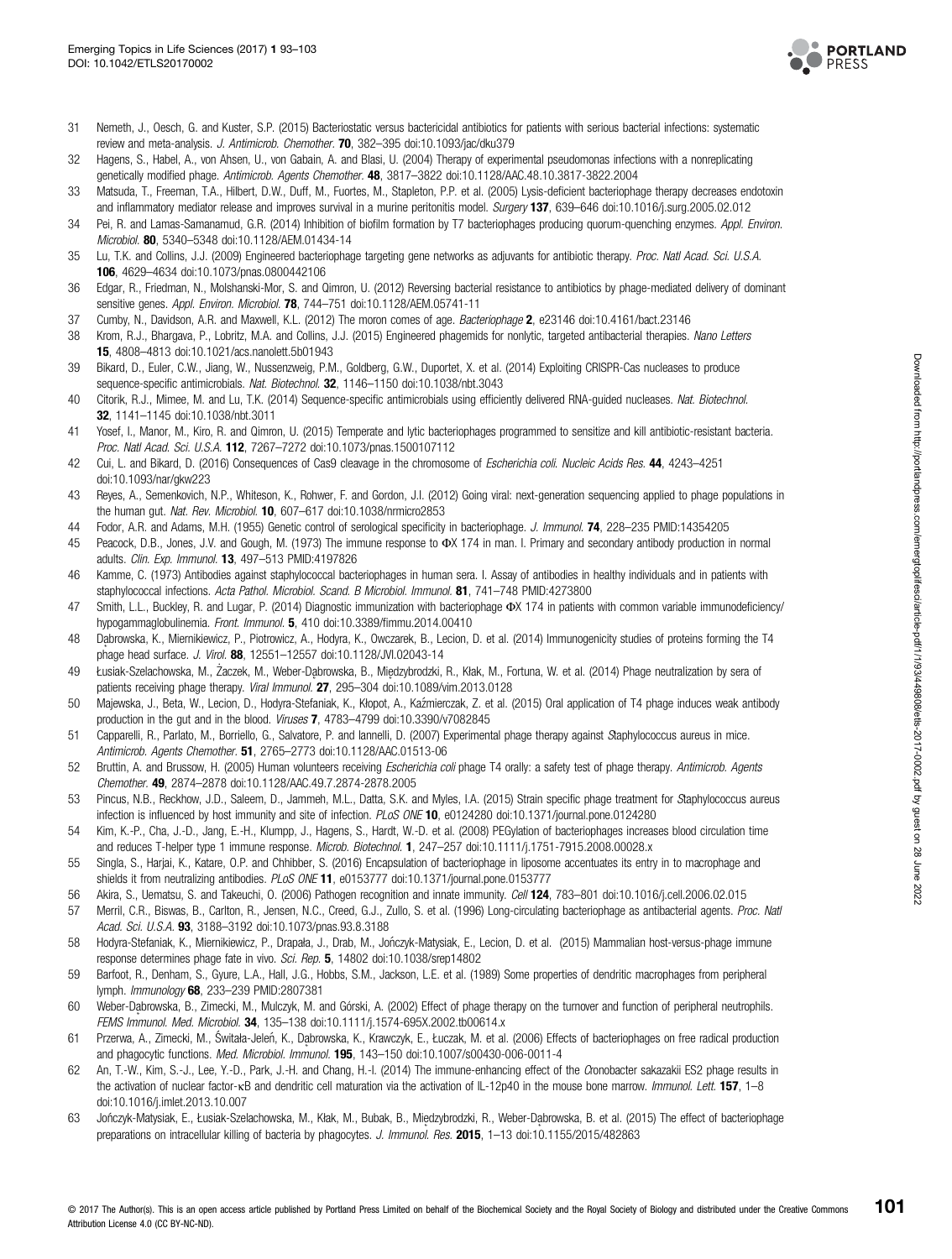<span id="page-9-0"></span>

- 64 Dufour, N., Henry, M., Ricard, J.-D. and Debarbieux, L. (2016) Commentary: morphologically distinct Escherichia coli bacteriophages differ in their efficacy and ability to stimulate cytokine release in vitro. Front. Microbiol. 7, 1029 doi[:10.3389/fmicb.2016.01029](http://dx.doi.org/doi:10.3389/fmicb.2016.01029)
- 65 Rhoads, D.D., Wolcott, R.D., Kuskowski, M.A., Wolcott, B.M., Ward, L.S. and Sulakvelidze, A. (2009) Bacteriophage therapy of venous leg ulcers in humans: results of a phase I safety trial. J. Wound Care 18, 237-238, 240-243 doi:[10.12968/jowc.2009.18.6.42801](http://dx.doi.org/doi:10.12968/jowc.2009.18.6.42801)
- 66 Wright, A., Hawkins, C.H., Änggård, E.E. and Harper, D.R. (2009) A controlled clinical trial of a therapeutic bacteriophage preparation in chronic otitis due to antibiotic-resistant Pseudomonas aeruginosa; a preliminary report of efficacy. Clin. Otolaryngol. 34, 349–357 doi[:10.1111/j.1749-4486.2009.01973.x](http://dx.doi.org/doi:10.�1111/�j.�1749-4486.�2009.�01973.x)
- 67 Abedon, S.T. (2012) Bacterial 'immunity' against bacteriophages. Bacteriophage 2, 50–54 doi[:10.4161/bact.18609](http://dx.doi.org/doi:10.4161/bact.18609)
- 68 Bull, J.J., Vegge, C.S., Schmerer, M., Chaudhry, W.N. and Levin, B.R. (2014) Phenotypic resistance and the dynamics of bacterial escape from phage control. PLoS ONE 9, e94690 doi[:10.1371/journal.pone.0094690](http://dx.doi.org/doi:10.1371/journal.pone.0094690)
- 69 Labrie, S.J., Samson, J.E. and Moineau, S. (2010) Bacteriophage resistance mechanisms. Nat. Rev. Microbiol. 8, 317–327 doi[:10.1038/nrmicro2315](http://dx.doi.org/doi:10.1038/nrmicro2315)<br>70 León M. and Bastías B. (2015) Virulence reduction in bacteriophage resist
- León, M. and Bastías, R. (2015) Virulence reduction in bacteriophage resistant bacteria. Front. Microbiol. 6, 343 doi:[10.3389/fmicb.2015.00343](http://dx.doi.org/doi:10.3389/fmicb.2015.00343)
- 71 Roach, D.R., Sjaarda, D.R., Castle, A.J. and Svircev, A.M. (2013) Host exopolysaccharide quantity and composition impact Erwinia amylovora bacteriophage pathogenesis. Appl. Environ. Microbiol. 79, 3249-3256 doi:[10.1128/AEM.00067-13](http://dx.doi.org/doi:10.1128/AEM.00067-13)
- 72 Gomez, P. and Buckling, A. (2011) Bacteria-phage antagonistic coevolution in soil. Science 332, 106–109 doi[:10.1126/science.1198767](http://dx.doi.org/doi:10.1126/science.1198767)
- 73 Filippov, A.A., Sergueev, K.V., He, Y., Huang, X.-Z., Gnade, B.T., Mueller, A.J. et al. (2011) Bacteriophage-resistant mutants in Yersinia pestis: identification of phage receptors and attenuation for mice. PLoS ONE 6, e25486 doi[:10.1371/journal.pone.0025486](http://dx.doi.org/doi:10.1371/journal.pone.0025486)
- 74 Taneja, N. and Kaur, H. (2016) Insights into newer antimicrobial agents against Gram-negative bacteria. Microbiol. Insights 9, 9–19 doi[:10.4137/MBI.S29459](http://dx.doi.org/doi:10.�4137/�MBI.�S29459)
- 75 Le, S., Yao, X., Lu, S., Tan, Y., Rao, X., Li, M. et al. (2014) Chromosomal DNA deletion confers phage resistance to Pseudomonas aeruginosa. Sci. Rep. 4, 4738 doi:[10.1038/srep04738](http://dx.doi.org/doi:10.1038/srep04738)
- 76 Chan, B.K., Sistrom, M., Wertz, J.E., Kortright, K.E., Narayan, D. and Turner, P.E. (2016) Phage selection restores antibiotic sensitivity in MDR Pseudomonas aeruginosa. Sci. Rep. 6, 26717 doi:[10.1038/srep26717](http://dx.doi.org/doi:10.1038/srep26717)
- 77 Palmer, K.L. and Gilmore, M.S. (2010) Multidrug-resistant enterococci lack CRISPR-cas. mBio 1, e00227-10 doi[:10.1128/mBio.00227-10](http://dx.doi.org/doi:10.1128/mBio.00227-10)
- 78 Meyer, J.R., Agrawal, A.A., Quick, R.T., Dobias, D.T., Schneider, D. and Lenski, R.E. (2010) Parallel changes in host resistance to viral infection during 45,000 generations of relaxed selection. Evolution 64, 3024-3034 doi[:10.1111/j.1558-5646.2010.01049.x](http://dx.doi.org/doi:10.1111/j.1558-5646.2010.01049.x)
- 79 Samson, J.E., Magadán, A.H., Sabri, M. and Moineau, S. (2013) Revenge of the phages: defeating bacterial defences. Nat. Rev. Microbiol. 11, 675–687 doi[:10.1038/nrmicro3096](http://dx.doi.org/doi:10.1038/nrmicro3096)
- 80 Krüger, D.H. and Bickle, T.A. (1983) Bacteriophage survival: multiple mechanisms for avoiding the deoxyribonucleic acid restriction systems of their hosts. Microbiol. Rev. 47, 345–360 PMID:[6314109](http://www.ncbi.nlm.nih.gov/pubmed/6314109)
- 81 Pawluk, A., Amrani, N., Zhang, Y., Garcia, B., Hidalgo-Reyes, Y., Lee, J. et al. (2016) Naturally occurring off-switches for CRISPR-Cas9. Cell 167, 1829–1838.e9 doi[:10.1016/j.cell.2016.11.017](http://dx.doi.org/doi:10.1016/j.cell.2016.11.017)
- 82 Johnson, P.J.T. and Levin, B.R. (2013) Pharmacodynamics, population dynamics, and the evolution of persistence in Staphylococcus aureus. PLoS Genet 9, e1003123 doi[:10.1371/journal.pgen.1003123](http://dx.doi.org/doi:10.1371/journal.pgen.1003123)
- 83 Levin, B.R., Moineau, S., Bushman, M. and Barrangou, R. (2013) The population and evolutionary dynamics of phage and bacteria with CRISPR-mediated immunity. PLoS Genet. 9, e1003312 doi[:10.1371/journal.pgen.1003312](http://dx.doi.org/doi:10.1371/journal.pgen.1003312)
- 84 Brussow, H. (2012) What is needed for phage therapy to become a reality in Western medicine? Virology 434, 138-142 doi[:10.1016/j.virol.2012.09.015](http://dx.doi.org/doi:10.�1016/�j.�virol.�2012.�09.�015)
- 85 Debarbieux, L., Pirnay, J.-P., Verbeken, G., De Vos, D., Merabishvili, M., Huys, I. et al. (2016) A bacteriophage journey at the European Medicines Agency. FEMS Microbiol. Lett. 363, fnv225 doi[:10.1093/femsle/fnv225](http://dx.doi.org/doi:10.1093/femsle/fnv225)
- 86 Fauconnier, A. (2017) Regulating phage therapy: the biological master file concept could help to overcome regulatory challenge of personalized medicines. EMBO Rep. 18, 198–200 doi:[10.15252/embr.201643250](http://dx.doi.org/doi:10.15252/embr.201643250)
- 87 Jordan, T.C., Burnett, S.H., Carson, S., Caruso, S.M., Clase, K., DeJong, R.J. et al. (2014) A broadly implementable research course in phage discovery and genomics for first-year undergraduate students.  $mBio$  5, e01051-13 doi:[10.1128/mBio.01051-13](http://dx.doi.org/doi:10.1128/mBio.01051-13)
- 88 Nwokoro, E., Leach, R., Årdal, C., Baraldi, E., Ryan, K. and Plahte, J. (2016) An assessment of the future impact of alternative technologies on antibiotics markets. J. Pharma Policy Pract. 9, 34 doi:[10.1186/s40545-016-0085-3](http://dx.doi.org/doi:10.1186/s40545-016-0085-3)
- 89 Gubala, V., Harris, L.F., Ricco, A.J., Tan, M.X. and Williams, D.E. (2012) Point of care diagnostics: status and future. Anal. Chem. 84, 487-515 doi[:10.1021/ac2030199](http://dx.doi.org/doi:10.�1021/ac2030199)
- 90 Chan, B.K. and Abedon, S.T. (2012) Phage therapy pharmacology phage cocktails. Adv. Appl. Microbiol. 78, 1–23 doi:[10.1016/B978-0-12-394805-2.](http://dx.doi.org/doi:10.1016/B978-0-12-394805-2.00001-4) [00001-4](http://dx.doi.org/doi:10.1016/B978-0-12-394805-2.00001-4)
- 91 Pirnay, J.-P., Blasdel, B.G., Bretaudeau, L., Buckling, A., Chanishvili, N., Clark, J.R. et al. (2015) Quality and safety requirements for sustainable phage therapy products. Pharma Res. 32, 2173–2179 doi:[10.1007/s11095-014-1617-7](http://dx.doi.org/doi:10.1007/s11095-014-1617-7)
- 92 Cooper, C.J., Khan Mirzaei, M. and Nilsson, A.S. (2016) Adapting drug approval pathways for bacteriophage-based therapeutics. Front. Microbiol. 7, 1209 doi:[10.3389/fmicb.2016.01209](http://dx.doi.org/doi:10.3389/fmicb.2016.01209)
- 93 Kusradze, I., Karumidze, N., Rigvava, S., Dvalidze, T., Katsitadze, M., Amiranashvili, I. et al. (2016) Characterization and testing the efficiency of Acinetobacter baumannii phage vB-GEC\_Ab-M-G7 as an antibacterial agent. Front. Microbiol. 7, 1590 doi[:10.3389/fmicb.2016.01590](http://dx.doi.org/doi:10.3389/fmicb.2016.01590)
- 94 Mai, V., Ukhanova, M., Reinhard, M.K., Li, M. and Sulakvelidze, A. (2015) Bacteriophage administration significantly reduces Shigella colonization and shedding by Shigella-challenged mice without deleterious side effects and distortions in the gut microbiota. Bacteriophage 5, e1088124 doi:[10.1080/](http://dx.doi.org/doi:10.1080/21597081.2015.1088124) [21597081.2015.1088124](http://dx.doi.org/doi:10.1080/21597081.2015.1088124)
- 95 Pouillot, F., Chomton, M., Blois, H., Courroux, C., Noelig, J., Bidet, P. et al. (2012) Efficacy of bacteriophage therapy in experimental sepsis and meningitis caused by a clone O25b:H4-ST131 Escherichia coli strain producing CTX-M-15. Antimicrob. Agents Chemother. 56, 3568–3575 doi[:10.1128/AAC.06330-11](http://dx.doi.org/doi:10.�1128/AAC.06330-11)
- 96 Kishor, C., Mishra, R.R., Saraf, S.K., Kumar, M., Srivastav, A.K. and Nath, G. (2016) Phage therapy of staphylococcal chronic osteomyelitis in experimental animal model. *Indian J. Med. Res.* **143**, 87-94 doi:[10.4103/0971-5916.178615](http://dx.doi.org/doi:10.4103/0971-5916.178615)